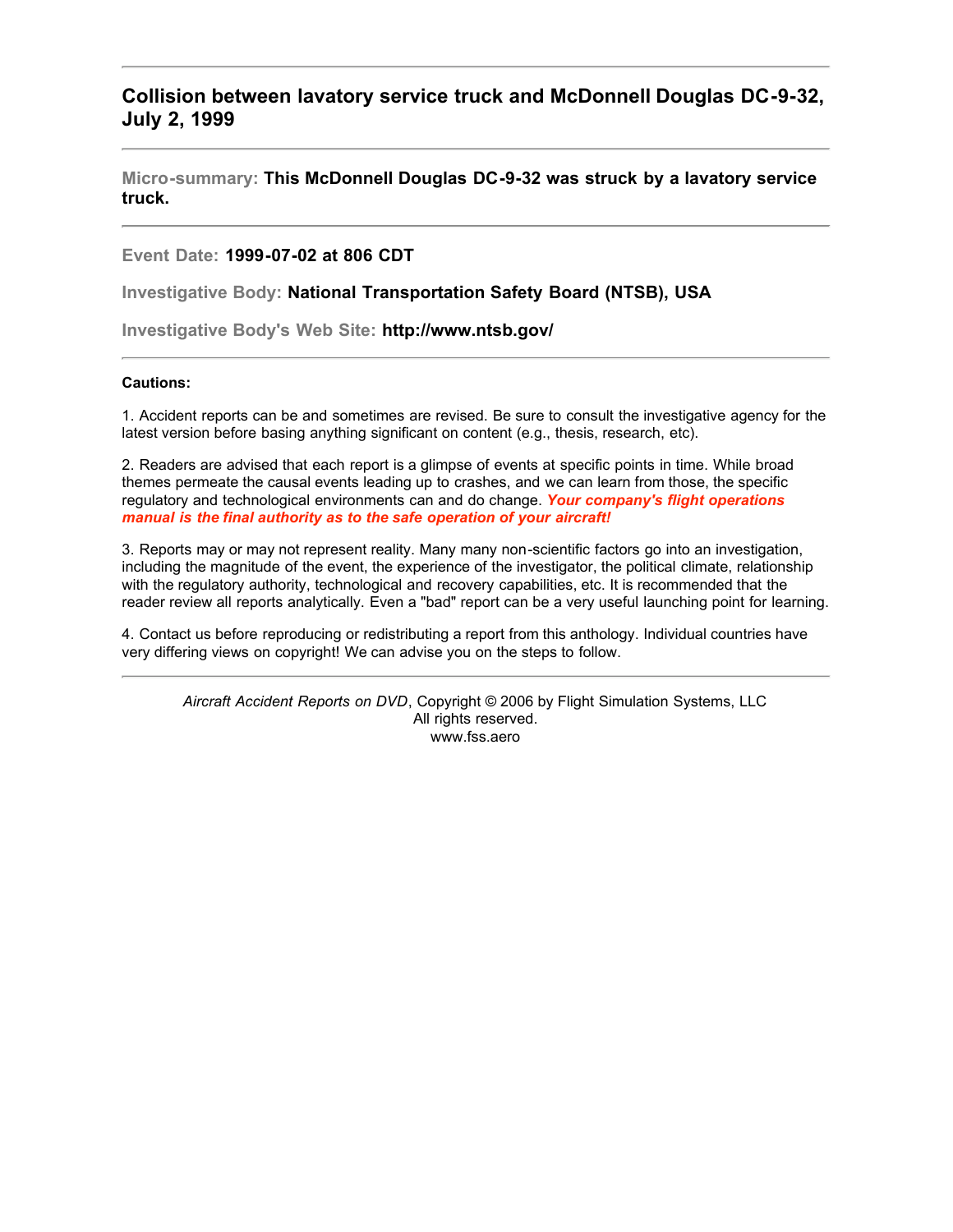| <b>National Transportation Safety Board</b><br>NTSB ID: CHI99FA208<br>Aircraft Registration Number: N502ME                                                                                                                                                                                                                                                                                                                                                                                                                                                                                                                                                                                                                                                                                                                                                                                                                                                                                                                                                                                                                                                                                                                                                                                                                                                                                                                                                                                                                                                                                                                                                                                                                                                                                                                                                                                                                                                                                                                                                                                                                                                                                                                                                                                                                                                                                                                                                                                                                                                                                                                                                                                                                                                                                                                                                                                                                                                                                                                                                                                                                                                                                                                                                                                                                                                                                                  |                                                    |                                                           |  |  |  |  |  |  |  |  |  |
|-------------------------------------------------------------------------------------------------------------------------------------------------------------------------------------------------------------------------------------------------------------------------------------------------------------------------------------------------------------------------------------------------------------------------------------------------------------------------------------------------------------------------------------------------------------------------------------------------------------------------------------------------------------------------------------------------------------------------------------------------------------------------------------------------------------------------------------------------------------------------------------------------------------------------------------------------------------------------------------------------------------------------------------------------------------------------------------------------------------------------------------------------------------------------------------------------------------------------------------------------------------------------------------------------------------------------------------------------------------------------------------------------------------------------------------------------------------------------------------------------------------------------------------------------------------------------------------------------------------------------------------------------------------------------------------------------------------------------------------------------------------------------------------------------------------------------------------------------------------------------------------------------------------------------------------------------------------------------------------------------------------------------------------------------------------------------------------------------------------------------------------------------------------------------------------------------------------------------------------------------------------------------------------------------------------------------------------------------------------------------------------------------------------------------------------------------------------------------------------------------------------------------------------------------------------------------------------------------------------------------------------------------------------------------------------------------------------------------------------------------------------------------------------------------------------------------------------------------------------------------------------------------------------------------------------------------------------------------------------------------------------------------------------------------------------------------------------------------------------------------------------------------------------------------------------------------------------------------------------------------------------------------------------------------------------------------------------------------------------------------------------------------------------|----------------------------------------------------|-----------------------------------------------------------|--|--|--|--|--|--|--|--|--|
| <b>FACTUAL REPORT</b>                                                                                                                                                                                                                                                                                                                                                                                                                                                                                                                                                                                                                                                                                                                                                                                                                                                                                                                                                                                                                                                                                                                                                                                                                                                                                                                                                                                                                                                                                                                                                                                                                                                                                                                                                                                                                                                                                                                                                                                                                                                                                                                                                                                                                                                                                                                                                                                                                                                                                                                                                                                                                                                                                                                                                                                                                                                                                                                                                                                                                                                                                                                                                                                                                                                                                                                                                                                       |                                                    | Most Critical Injury: None<br>Occurrence Date: 07/02/1999 |  |  |  |  |  |  |  |  |  |
| <b>ÁVIATION</b><br>ETYBOP                                                                                                                                                                                                                                                                                                                                                                                                                                                                                                                                                                                                                                                                                                                                                                                                                                                                                                                                                                                                                                                                                                                                                                                                                                                                                                                                                                                                                                                                                                                                                                                                                                                                                                                                                                                                                                                                                                                                                                                                                                                                                                                                                                                                                                                                                                                                                                                                                                                                                                                                                                                                                                                                                                                                                                                                                                                                                                                                                                                                                                                                                                                                                                                                                                                                                                                                                                                   | Occurrence Type: Accident<br>Investigated By: NTSB |                                                           |  |  |  |  |  |  |  |  |  |
| Location/Time                                                                                                                                                                                                                                                                                                                                                                                                                                                                                                                                                                                                                                                                                                                                                                                                                                                                                                                                                                                                                                                                                                                                                                                                                                                                                                                                                                                                                                                                                                                                                                                                                                                                                                                                                                                                                                                                                                                                                                                                                                                                                                                                                                                                                                                                                                                                                                                                                                                                                                                                                                                                                                                                                                                                                                                                                                                                                                                                                                                                                                                                                                                                                                                                                                                                                                                                                                                               |                                                    |                                                           |  |  |  |  |  |  |  |  |  |
| <b>Nearest City/Place</b>                                                                                                                                                                                                                                                                                                                                                                                                                                                                                                                                                                                                                                                                                                                                                                                                                                                                                                                                                                                                                                                                                                                                                                                                                                                                                                                                                                                                                                                                                                                                                                                                                                                                                                                                                                                                                                                                                                                                                                                                                                                                                                                                                                                                                                                                                                                                                                                                                                                                                                                                                                                                                                                                                                                                                                                                                                                                                                                                                                                                                                                                                                                                                                                                                                                                                                                                                                                   | <b>State</b>                                       | Time Zone<br>Local Time<br>Zip Code                       |  |  |  |  |  |  |  |  |  |
| <b>MILWAUKEE</b>                                                                                                                                                                                                                                                                                                                                                                                                                                                                                                                                                                                                                                                                                                                                                                                                                                                                                                                                                                                                                                                                                                                                                                                                                                                                                                                                                                                                                                                                                                                                                                                                                                                                                                                                                                                                                                                                                                                                                                                                                                                                                                                                                                                                                                                                                                                                                                                                                                                                                                                                                                                                                                                                                                                                                                                                                                                                                                                                                                                                                                                                                                                                                                                                                                                                                                                                                                                            | WI                                                 | <b>CDT</b><br>53154<br>0806                               |  |  |  |  |  |  |  |  |  |
| Distance From Landing Facility:<br>Direction From Airport:<br>Airport Proximity: Unknown                                                                                                                                                                                                                                                                                                                                                                                                                                                                                                                                                                                                                                                                                                                                                                                                                                                                                                                                                                                                                                                                                                                                                                                                                                                                                                                                                                                                                                                                                                                                                                                                                                                                                                                                                                                                                                                                                                                                                                                                                                                                                                                                                                                                                                                                                                                                                                                                                                                                                                                                                                                                                                                                                                                                                                                                                                                                                                                                                                                                                                                                                                                                                                                                                                                                                                                    |                                                    |                                                           |  |  |  |  |  |  |  |  |  |
| <b>Aircraft Information Summary</b>                                                                                                                                                                                                                                                                                                                                                                                                                                                                                                                                                                                                                                                                                                                                                                                                                                                                                                                                                                                                                                                                                                                                                                                                                                                                                                                                                                                                                                                                                                                                                                                                                                                                                                                                                                                                                                                                                                                                                                                                                                                                                                                                                                                                                                                                                                                                                                                                                                                                                                                                                                                                                                                                                                                                                                                                                                                                                                                                                                                                                                                                                                                                                                                                                                                                                                                                                                         |                                                    |                                                           |  |  |  |  |  |  |  |  |  |
| Aircraft Manufacturer<br>Model/Series<br>Type of Aircraft                                                                                                                                                                                                                                                                                                                                                                                                                                                                                                                                                                                                                                                                                                                                                                                                                                                                                                                                                                                                                                                                                                                                                                                                                                                                                                                                                                                                                                                                                                                                                                                                                                                                                                                                                                                                                                                                                                                                                                                                                                                                                                                                                                                                                                                                                                                                                                                                                                                                                                                                                                                                                                                                                                                                                                                                                                                                                                                                                                                                                                                                                                                                                                                                                                                                                                                                                   |                                                    |                                                           |  |  |  |  |  |  |  |  |  |
| <b>McDonnell Douglas</b><br>DC-9-32<br>Airplane                                                                                                                                                                                                                                                                                                                                                                                                                                                                                                                                                                                                                                                                                                                                                                                                                                                                                                                                                                                                                                                                                                                                                                                                                                                                                                                                                                                                                                                                                                                                                                                                                                                                                                                                                                                                                                                                                                                                                                                                                                                                                                                                                                                                                                                                                                                                                                                                                                                                                                                                                                                                                                                                                                                                                                                                                                                                                                                                                                                                                                                                                                                                                                                                                                                                                                                                                             |                                                    |                                                           |  |  |  |  |  |  |  |  |  |
| Sightseeing Flight: No                                                                                                                                                                                                                                                                                                                                                                                                                                                                                                                                                                                                                                                                                                                                                                                                                                                                                                                                                                                                                                                                                                                                                                                                                                                                                                                                                                                                                                                                                                                                                                                                                                                                                                                                                                                                                                                                                                                                                                                                                                                                                                                                                                                                                                                                                                                                                                                                                                                                                                                                                                                                                                                                                                                                                                                                                                                                                                                                                                                                                                                                                                                                                                                                                                                                                                                                                                                      | Air Medical Transport Flight: No                   |                                                           |  |  |  |  |  |  |  |  |  |
| Narrative                                                                                                                                                                                                                                                                                                                                                                                                                                                                                                                                                                                                                                                                                                                                                                                                                                                                                                                                                                                                                                                                                                                                                                                                                                                                                                                                                                                                                                                                                                                                                                                                                                                                                                                                                                                                                                                                                                                                                                                                                                                                                                                                                                                                                                                                                                                                                                                                                                                                                                                                                                                                                                                                                                                                                                                                                                                                                                                                                                                                                                                                                                                                                                                                                                                                                                                                                                                                   |                                                    |                                                           |  |  |  |  |  |  |  |  |  |
| On July 2, 1999, at 0806 central daylight time, a McDonnell Douglas DC-9-32, N502ME, operated by<br>Midwest Express Airlines Incorporated (MEA) as Flight 2, received substantial damage when a<br>lavatory service truck impacted the fuselage of the aircraft at Gate 41, Concourse D, at General<br>Mitchell International Airport (MKE), Milwaukee, Wisconsin. Visual meteorological conditions<br>prevailed at the time of the accident. The through-flight was operating under the provisions of<br>CFR Part 121. The flightcrew, five passengers and the lavatory truck driver reported no injuries.<br>The flight originated at La Guardia Airport, New York, New York, with a scheduled stop at MKE, en<br>route to Kansas City International Airport, Kansas City, Missouri.<br>The lavatory truck driver reported that she began a 0530 work shift on lavatories the day of the<br>accident. It was her first time alone and second time servicing aircraft.<br>During a telephone conversation, the lavatory truck driver reported the following: She was<br>assigned lavatory service on the day of the accident. She had waited for Flight 2 to land, which<br>was her fourth aircraft that she had serviced that day. She stated that she was riding the brake<br>while maneuvering the lavatory truck backwards. She would usually stop when the flags, mounted on<br>the aft end of the truck, touched the aircraft. While maneuvering backwards, her foot slipped off<br>the brake and hit the accelerator pedal. She stopped as soon as she could but at that time she had<br>already hit the aircraft. She stated that she would have one arm on the steering wheel and one arm<br>on the seat while backing up. She was taught to ride the brake at a walking speed when at a point<br>4 ft from the aircraft. From what she noticed, everyone else was using the same method. She also<br>reported that she scooted up in the seat but did not think of adjusting it. She was wearing<br>Occupational Safety and Health Administration approved, steel toed, Harley Davidson boots.<br>She<br>reported that her height was 5 feet 6 inches.<br>A training record provided by MEA indicates that the driver of the lavatory truck was a ramp<br>service agent hired on June 7, 1999. She received lavatory service training on June 14, 1999.<br>The<br>record also indicated that the ramp service agent completed training on June 28, 1999.<br>The lavatory truck involved in the accident was manufactured by Wollard Airport Equipment Company,<br>The lavatory service truck, model TLS-770, was constructed from a Ford F-350<br>Miami, Florida.<br>vehicle cab, chassis, a 445-gallon waste tank and a 270-gallon flush water tank. The tank assembly<br>was mounted on the rear of the chassis and had a height of 57-3/4 inches from the ground.<br>The<br>truck was also equipped with a service hose which was approximately 5 feet in length. A photo<br>included in this report shows that the top of the tank assembly(s) extends into the rear<br>windshield.<br>During a meeting, MEA representatives reported the policy for minimum distance that service<br>vehicles should approach aircraft to be 3 feet for the lavatory service trucks and 4 feet for the<br>potable water trucks. During the field investigation, potable water trucks would service aircraft |                                                    |                                                           |  |  |  |  |  |  |  |  |  |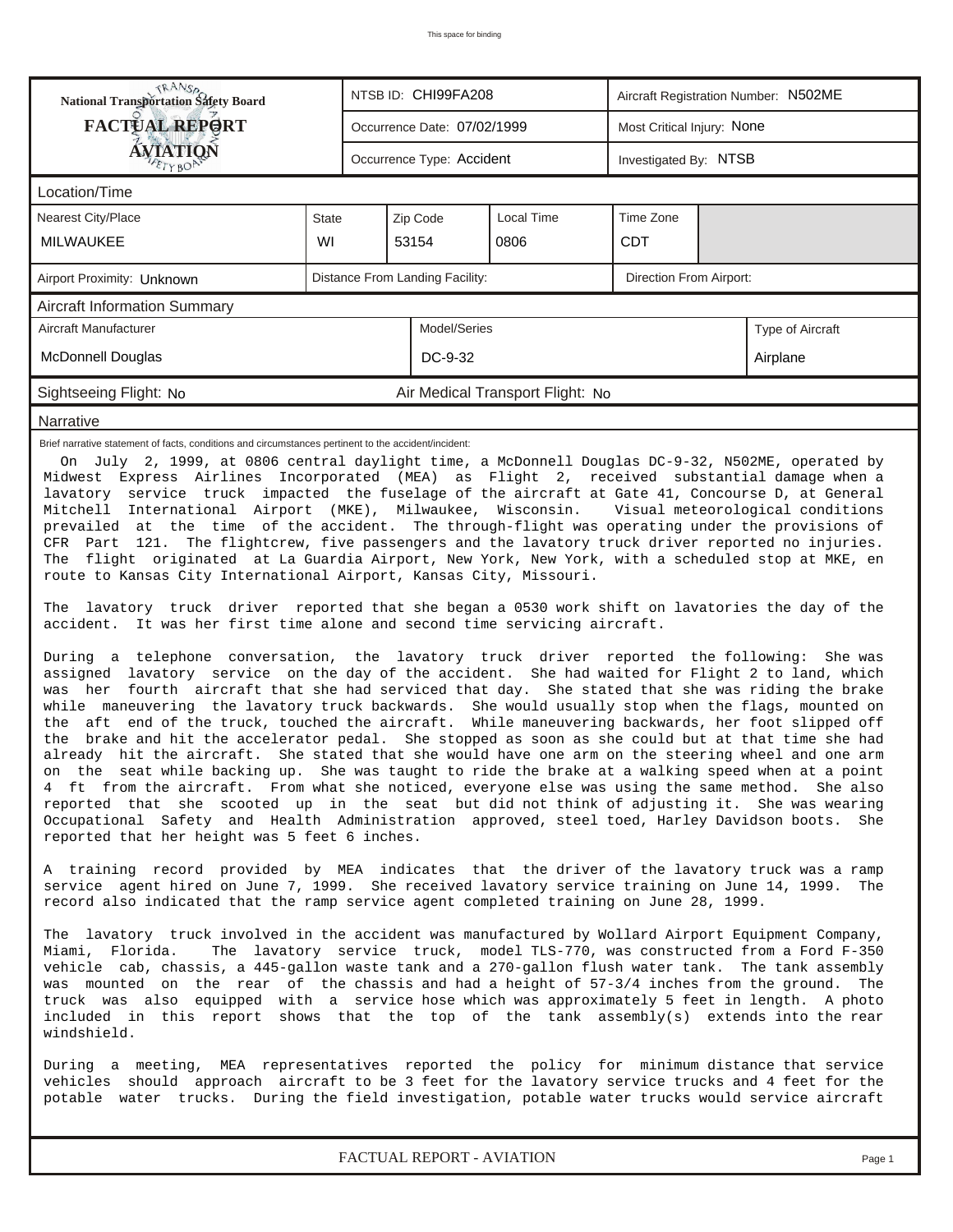| <b>National Transportation Safety Board</b> | NTSB ID: CHI99FA208         |  |
|---------------------------------------------|-----------------------------|--|
| <b>FACTUAL REPORT</b>                       | Occurrence Date: 07/02/1999 |  |
|                                             | Occurrence Type: Accident   |  |

## *Narrative (Continued)*

at an estimated distance of 4 feet from the aircraft. A ramp service agent of 6-1/2 years stated, that she did not know the length of the potable water trucks fill hose. She indicated that in servicing the aircraft with potable water she would, at times, use a marshaller to provide guidance in the backing the water truck to the aircraft. She stated that she did not use a marshaller when backing the lavatory service truck since there was nobody working on that side of the aircraft. Photos depicting the position she would use in backing the lavatory truck were taken along with photos of water and lavatory servicing during the field investigation. The photos are included in this report.

Following the accident, the MEA Ramp Service Manual has been revised to reflect changes made to the procedures used in servicing aircraft. The manual states, "A guide person or marshaller shall be utilized when backing a vehicle to or from an aircraft. It is important for the guide person to stand in a location visible to the driver in a rear view mirror or to one side (not directly behind the truck) while directing the vehicle.

The Federal Aviation Administration and MEA were parties to the investigation.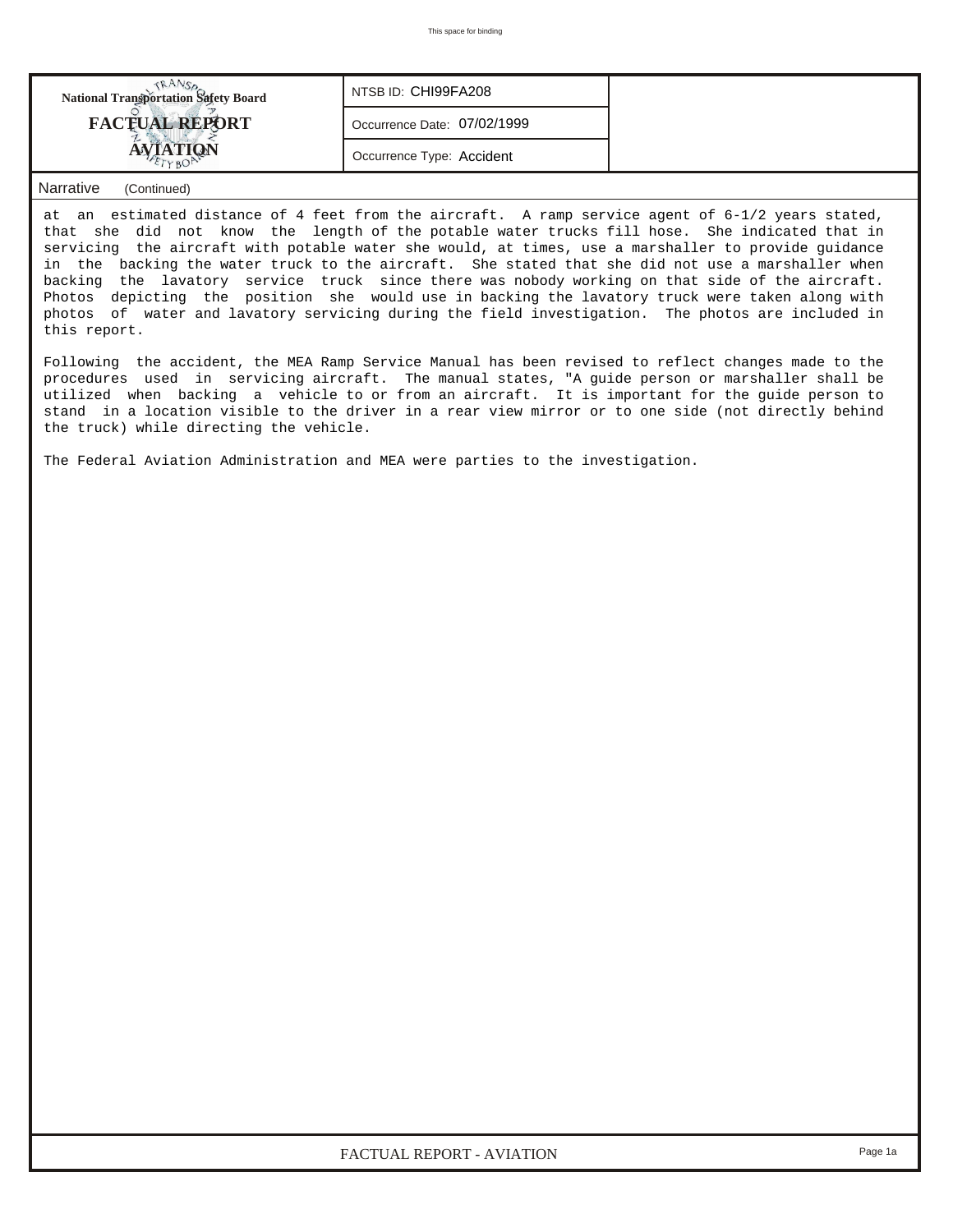| <b>National Transportation Safety Board</b>                             |                                                       | NTSB ID: CHI99FA208                         |                                                                         |                             |            |  |                                      |                      |                           |                   |              |  |
|-------------------------------------------------------------------------|-------------------------------------------------------|---------------------------------------------|-------------------------------------------------------------------------|-----------------------------|------------|--|--------------------------------------|----------------------|---------------------------|-------------------|--------------|--|
| FACTUAL REPORT                                                          |                                                       |                                             |                                                                         | Occurrence Date: 07/02/1999 |            |  |                                      |                      |                           |                   |              |  |
| <b>AVIATION</b>                                                         |                                                       |                                             | Occurrence Type: Accident                                               |                             |            |  |                                      |                      |                           |                   |              |  |
| Landing Facility/Approach Information                                   |                                                       |                                             |                                                                         |                             |            |  |                                      |                      |                           |                   |              |  |
| <b>Airport Name</b>                                                     |                                                       |                                             | Runway Used<br>Runway Length<br>Airport ID:<br><b>Airport Elevation</b> |                             |            |  |                                      |                      |                           |                   | Runway Width |  |
| <b>GENERAL MITCHELL INTL</b>                                            |                                                       |                                             | <b>MKE</b><br>723 Ft. MSL<br>0                                          |                             |            |  |                                      |                      |                           |                   |              |  |
| Runway Surface Type:                                                    |                                                       |                                             |                                                                         |                             |            |  |                                      |                      |                           |                   |              |  |
| Runway Surface Condition:                                               |                                                       |                                             |                                                                         |                             |            |  |                                      |                      |                           |                   |              |  |
| Type Instrument Approach:                                               |                                                       |                                             |                                                                         |                             |            |  |                                      |                      |                           |                   |              |  |
| VFR Approach/Landing:                                                   |                                                       |                                             |                                                                         |                             |            |  |                                      |                      |                           |                   |              |  |
| Aircraft Information                                                    |                                                       |                                             |                                                                         |                             |            |  |                                      |                      |                           |                   |              |  |
| Aircraft Manufacturer<br><b>McDonnell Douglas</b>                       |                                                       | Model/Series<br>DC-9-32<br>48132            |                                                                         |                             |            |  |                                      |                      | Serial Number             |                   |              |  |
| Airworthiness Certificate(s): Transport                                 |                                                       |                                             |                                                                         |                             |            |  |                                      |                      |                           |                   |              |  |
| Landing Gear Type: Retractable - Tricycle                               |                                                       |                                             |                                                                         |                             |            |  |                                      |                      |                           |                   |              |  |
| Homebuilt Aircraft? No                                                  | Number of Seats: 91                                   |                                             |                                                                         | Certified Max Gross Wt.     | 110000 LBS |  |                                      | Number of Engines: 2 |                           |                   |              |  |
| Engine Type:<br>Turbo Fan                                               | Engine Manufacturer:<br>Model/Series:<br>P&W<br>48132 |                                             |                                                                         |                             |            |  |                                      |                      | Rated Power:<br>14500 LBS |                   |              |  |
| - Aircraft Inspection Information                                       |                                                       |                                             |                                                                         |                             |            |  |                                      |                      |                           |                   |              |  |
| Type of Last Inspection                                                 | Date of Last Inspection<br>Time Since Last Inspection |                                             |                                                                         |                             |            |  |                                      | Airframe Total Time  |                           |                   |              |  |
| <b>Continuous Airworthiness</b>                                         |                                                       | 63 Hours<br>06/1999                         |                                                                         |                             |            |  |                                      |                      | 41567 Hours               |                   |              |  |
| - Emergency Locator Transmitter (ELT) Information                       |                                                       |                                             |                                                                         |                             |            |  |                                      |                      |                           |                   |              |  |
| ELT Installed?                                                          | <b>ELT Operated?</b>                                  |                                             |                                                                         |                             |            |  | ELT Aided in Locating Accident Site? |                      |                           |                   |              |  |
| Owner/Operator Information                                              |                                                       |                                             |                                                                         |                             |            |  |                                      |                      |                           |                   |              |  |
| Registered Aircraft Owner                                               |                                                       | <b>Street Address</b><br>6744 S. HOWELL AVE |                                                                         |                             |            |  |                                      |                      |                           |                   |              |  |
| MIDWEST EXPRESS AIRLINES INC.                                           |                                                       |                                             | <b>State</b><br>City<br>WI<br>OAK CREEK                                 |                             |            |  |                                      |                      |                           | Zip Code<br>53154 |              |  |
|                                                                         |                                                       |                                             | <b>Street Address</b>                                                   |                             |            |  |                                      |                      |                           |                   |              |  |
| Operator of Aircraft                                                    |                                                       | Same as Reg'd Aircraft Owner                |                                                                         |                             |            |  |                                      |                      |                           |                   |              |  |
| Same as Reg'd Aircraft Owner                                            |                                                       | <b>State</b><br>City                        |                                                                         |                             |            |  |                                      |                      | Zip Code                  |                   |              |  |
| <b>Operator Does Business As:</b>                                       |                                                       | Operator Designator Code: MWEA              |                                                                         |                             |            |  |                                      |                      |                           |                   |              |  |
| - Type of U.S. Certificate(s) Held:                                     |                                                       |                                             |                                                                         |                             |            |  |                                      |                      |                           |                   |              |  |
| Air Carrier Operating Certificate(s): Flag Carrier/Domestic             |                                                       |                                             |                                                                         |                             |            |  |                                      |                      |                           |                   |              |  |
| Operating Certificate:                                                  |                                                       |                                             |                                                                         | Operator Certificate:       |            |  |                                      |                      |                           |                   |              |  |
| Regulation Flight Conducted Under: Part 121: Air Carrier                |                                                       |                                             |                                                                         |                             |            |  |                                      |                      |                           |                   |              |  |
| Type of Flight Operation Conducted: Scheduled; Domestic; Passenger Only |                                                       |                                             |                                                                         |                             |            |  |                                      |                      |                           |                   |              |  |
|                                                                         |                                                       |                                             |                                                                         | FACTUAL REPORT - AVIATION   |            |  |                                      |                      |                           |                   | Page 2       |  |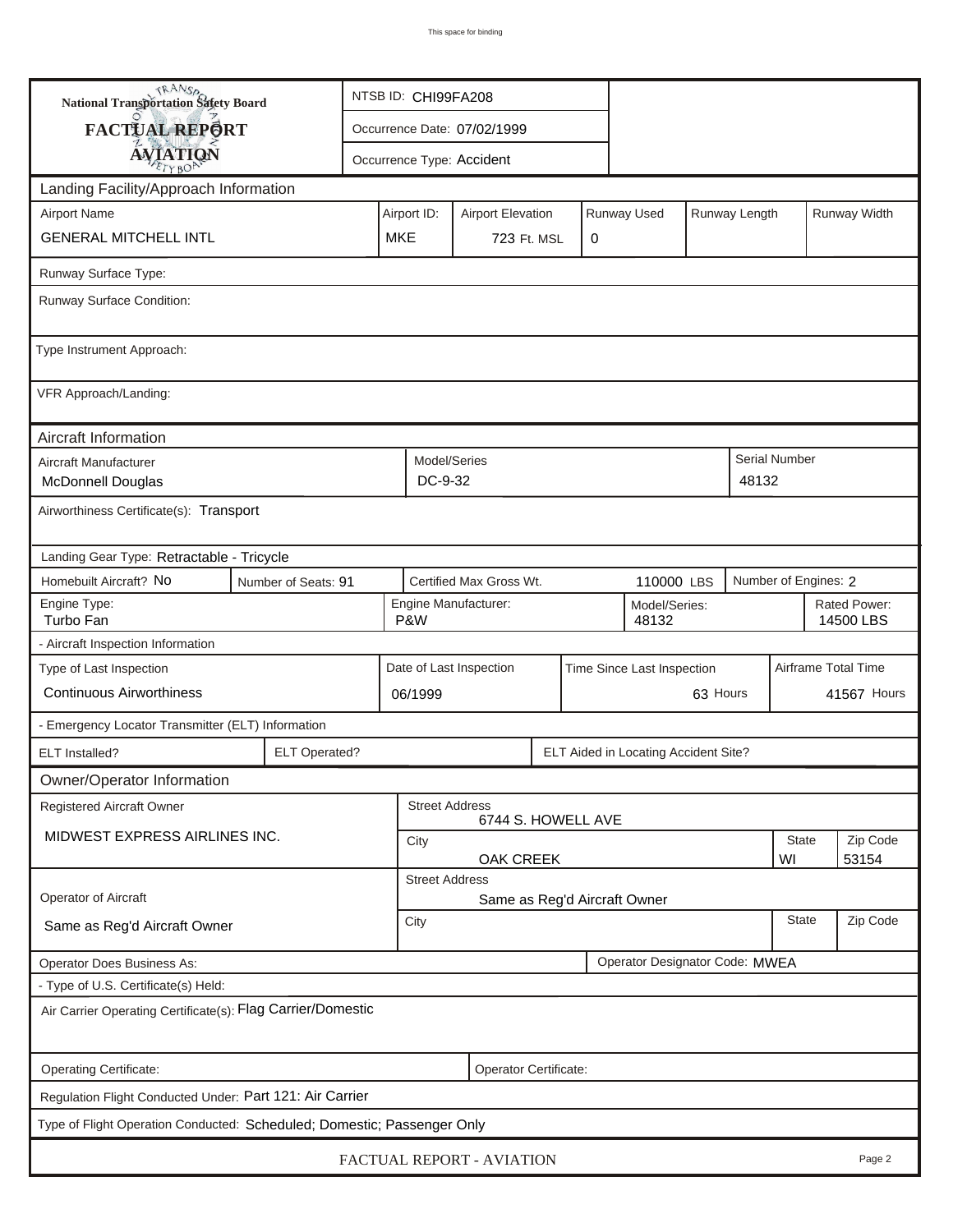|                                                                                                                   | <b>National Transportation Safety Board</b><br>NTSB ID: CHI99FA208              |                               |   |                                       |                             |         |              |        |                                        |           |                |                                    |                     |
|-------------------------------------------------------------------------------------------------------------------|---------------------------------------------------------------------------------|-------------------------------|---|---------------------------------------|-----------------------------|---------|--------------|--------|----------------------------------------|-----------|----------------|------------------------------------|---------------------|
|                                                                                                                   | <b>FACTUAL REPORT</b>                                                           |                               |   |                                       | Occurrence Date: 07/02/1999 |         |              |        |                                        |           |                |                                    |                     |
|                                                                                                                   | <b>AVIATION</b>                                                                 |                               |   |                                       | Occurrence Type: Accident   |         |              |        |                                        |           |                |                                    |                     |
|                                                                                                                   |                                                                                 |                               |   |                                       |                             |         |              |        |                                        |           |                |                                    |                     |
|                                                                                                                   | <b>First Pilot Information</b><br>City<br><b>State</b><br>Date of Birth<br>Name |                               |   |                                       |                             |         |              |        |                                        |           |                |                                    |                     |
|                                                                                                                   |                                                                                 |                               |   |                                       |                             |         |              |        |                                        |           |                |                                    | Age                 |
| On File                                                                                                           |                                                                                 |                               |   |                                       |                             | On File |              |        |                                        |           | On File        | On File                            | 40                  |
| Sex: M                                                                                                            | Seat Occupied: Left                                                             |                               |   | Principal Profession: Civilian Pilot  |                             |         |              |        |                                        |           |                | Certificate Number: On File        |                     |
| Certificate(s):                                                                                                   |                                                                                 | Airline Transport; Commercial |   |                                       |                             |         |              |        |                                        |           |                |                                    |                     |
| Airplane Rating(s):                                                                                               |                                                                                 |                               |   | Multi-engine Land; Single-engine Land |                             |         |              |        |                                        |           |                |                                    |                     |
| Rotorcraft/Glider/LTA: None                                                                                       |                                                                                 |                               |   |                                       |                             |         |              |        |                                        |           |                |                                    |                     |
| Instrument Rating(s): Airplane                                                                                    |                                                                                 |                               |   |                                       |                             |         |              |        |                                        |           |                |                                    |                     |
| None<br>Instructor Rating(s):                                                                                     |                                                                                 |                               |   |                                       |                             |         |              |        |                                        |           |                |                                    |                     |
| Type Rating/Endorsement for Accident/Incident Aircraft? Yes                                                       |                                                                                 |                               |   |                                       |                             |         |              |        | <b>Current Biennial Flight Review?</b> |           |                |                                    |                     |
| Medical Cert. Status: Valid Medical--w/ waivers/lim.<br>Medical Cert.: Class 1                                    |                                                                                 |                               |   |                                       |                             |         |              |        |                                        |           |                | Date of Last Medical Exam: 06/1999 |                     |
|                                                                                                                   |                                                                                 |                               |   |                                       |                             |         |              |        |                                        |           |                |                                    |                     |
| Airplane<br>Airplane<br>This Make<br>All A/C<br>- Flight Time Matrix<br>Mult-Engine<br>Single Engine<br>and Model |                                                                                 |                               |   |                                       |                             | Night   |              | Actual | Instrument                             | Simulated |                | Glider<br>Rotorcraft               | Lighter<br>Than Air |
|                                                                                                                   | 8000<br><b>Total Time</b>                                                       |                               |   |                                       |                             |         |              |        |                                        |           |                |                                    |                     |
|                                                                                                                   | Pilot In Command(PIC)                                                           |                               |   |                                       |                             |         |              |        |                                        |           |                |                                    |                     |
| Instructor                                                                                                        |                                                                                 |                               |   |                                       |                             |         |              |        |                                        |           |                |                                    |                     |
|                                                                                                                   | Last 90 Days<br>240<br>240                                                      |                               |   |                                       |                             |         |              |        |                                        |           |                |                                    |                     |
| Last 24 Hours                                                                                                     | 54<br>54<br>Last 30 Days                                                        |                               |   |                                       |                             |         |              |        |                                        |           |                |                                    |                     |
|                                                                                                                   |                                                                                 | 8                             | 8 |                                       |                             |         |              |        | Toxicology Performed? No               |           |                | Second Pilot? Yes                  |                     |
| Seatbelt Used?<br>Shoulder Harness Used?                                                                          |                                                                                 |                               |   |                                       |                             |         |              |        |                                        |           |                |                                    |                     |
|                                                                                                                   |                                                                                 |                               |   |                                       |                             |         |              |        |                                        |           |                |                                    |                     |
|                                                                                                                   | Flight Plan/Itinerary                                                           |                               |   |                                       |                             |         |              |        |                                        |           |                |                                    |                     |
|                                                                                                                   | Type of Flight Plan Filed: IFR                                                  |                               |   |                                       |                             |         |              |        |                                        |           |                |                                    |                     |
| Departure Point                                                                                                   |                                                                                 |                               |   |                                       |                             |         | <b>State</b> |        | Airport Identifier                     |           | Departure Time |                                    | Time Zone           |
| <b>NEW YORK</b>                                                                                                   |                                                                                 |                               |   |                                       |                             |         | <b>NY</b>    |        | <b>LGA</b>                             |           | 0000           |                                    |                     |
| Destination                                                                                                       |                                                                                 |                               |   |                                       |                             |         | <b>State</b> |        | Airport Identifier                     |           |                |                                    |                     |
| <b>KANSAS CITY</b>                                                                                                |                                                                                 |                               |   |                                       |                             |         | <b>MO</b>    |        | <b>MCI</b>                             |           |                |                                    |                     |
| Type of Clearance:                                                                                                |                                                                                 |                               |   |                                       |                             |         |              |        |                                        |           |                |                                    |                     |
| Type of Airspace:                                                                                                 |                                                                                 |                               |   |                                       |                             |         |              |        |                                        |           |                |                                    |                     |
|                                                                                                                   | Weather Information                                                             |                               |   |                                       |                             |         |              |        |                                        |           |                |                                    |                     |
| Source of Briefing:                                                                                               |                                                                                 |                               |   |                                       |                             |         |              |        |                                        |           |                |                                    |                     |
|                                                                                                                   |                                                                                 |                               |   |                                       |                             |         |              |        |                                        |           |                |                                    |                     |
| Method of Briefing:                                                                                               |                                                                                 |                               |   |                                       |                             |         |              |        |                                        |           |                |                                    |                     |
|                                                                                                                   |                                                                                 |                               |   |                                       |                             |         |              |        |                                        |           |                |                                    |                     |
|                                                                                                                   |                                                                                 |                               |   | FACTUAL REPORT - AVIATION             |                             |         |              |        |                                        |           |                |                                    | Page 3              |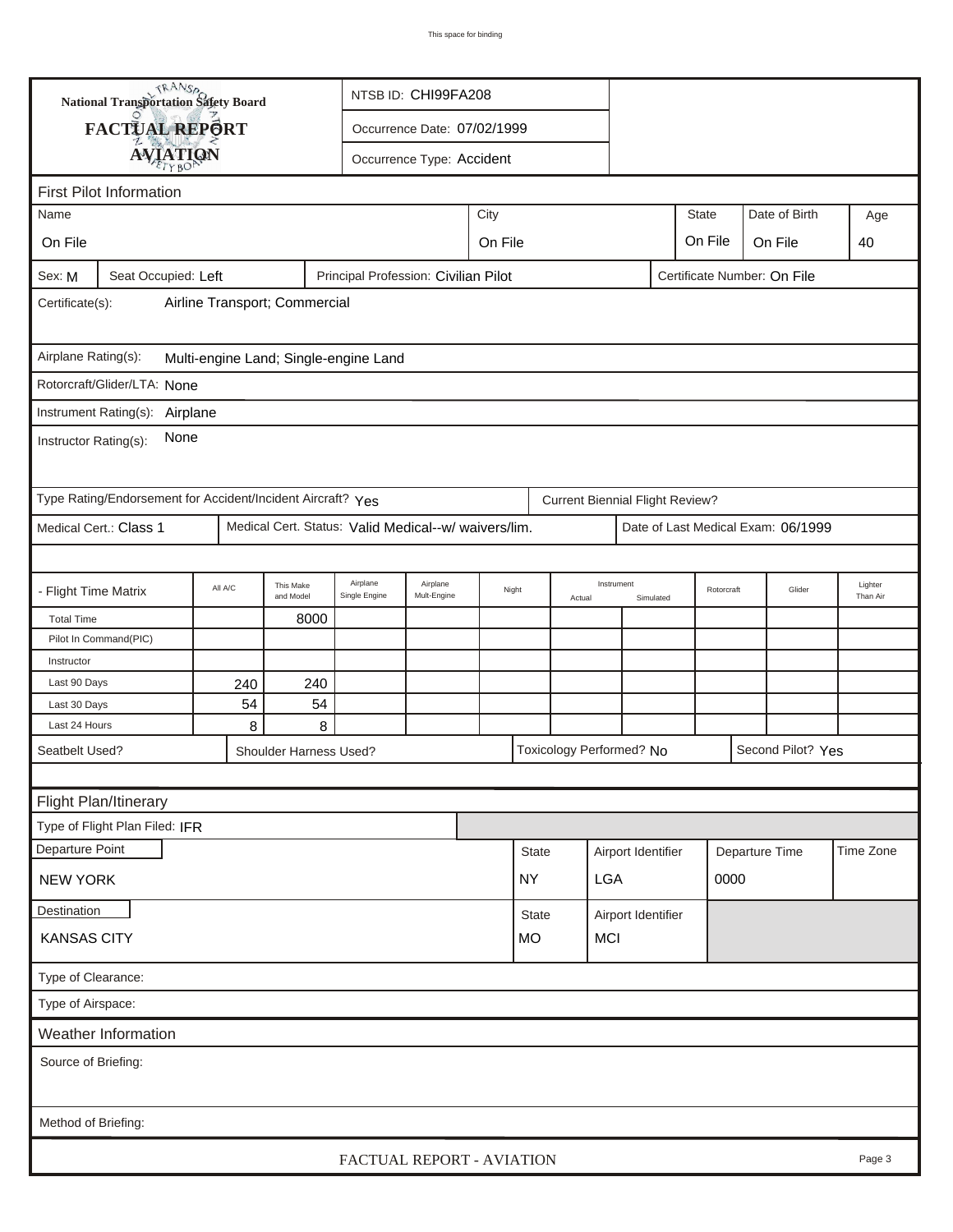| FACTUAL REPORT<br>Occurrence Date: 07/02/1999<br><b>AVIATION</b><br>Occurrence Type: Accident<br>Weather Information<br>WOF ID<br><b>WOF Elevation</b><br><b>Observation Time</b><br>Time Zone<br>WOF Distance From Accident Site<br>Direction From Accident Site<br>CDT<br><b>MKE</b><br>0756<br>723 Ft. MSL<br>0 NM<br>0 Deg. Mag.<br>Sky/Lowest Cloud Condition: Clear<br>0 Ft. AGL<br>Condition of Light: Day<br>25000 Ft. AGL<br>$10$<br>Lowest Ceiling: Broken<br>Visibility:<br><b>SM</b><br>Altimeter:<br>29.00<br>21 °C<br>Dew Point:<br>18 °C<br>Wind Direction: 253<br>Temperature:<br>Density Altitude:<br>Wind Speed: 9<br>Gusts:<br>Weather Condtions at Accident Site: Visual Conditions<br>Visibility (RVR):<br>0<br>Visibility (RVV)<br>$\pmb{0}$<br>Ft.<br>SM<br>Intensity of Precipitation: Unknown<br>Restrictions to Visibility: None<br>None<br>Type of Precipitation:<br><b>Accident Information</b><br>Aircraft Damage: Substantial<br>Aircraft Fire: None<br>Aircraft Explosion None<br>Classification: U.S. Registered/U.S. Soil<br><b>TOTAL</b><br>- Injury Summary Matrix<br>Fatal<br>Serious<br>Minor<br>None<br><b>First Pilot</b><br>1<br>1<br>Second Pilot<br>$\mathbf 1$<br><b>Student Pilot</b><br>Flight Instructor<br><b>Check Pilot</b><br><b>Flight Engineer</b><br>$\overline{2}$<br>$\overline{c}$<br>Cabin Attendants<br>Other Crew | <b>National Transportation Safety Board</b> |  |                           | NTSB ID: CHI99FA208 |  |  |  |  |  |  |     |        |
|------------------------------------------------------------------------------------------------------------------------------------------------------------------------------------------------------------------------------------------------------------------------------------------------------------------------------------------------------------------------------------------------------------------------------------------------------------------------------------------------------------------------------------------------------------------------------------------------------------------------------------------------------------------------------------------------------------------------------------------------------------------------------------------------------------------------------------------------------------------------------------------------------------------------------------------------------------------------------------------------------------------------------------------------------------------------------------------------------------------------------------------------------------------------------------------------------------------------------------------------------------------------------------------------------------------------------------------------------------------------------|---------------------------------------------|--|---------------------------|---------------------|--|--|--|--|--|--|-----|--------|
|                                                                                                                                                                                                                                                                                                                                                                                                                                                                                                                                                                                                                                                                                                                                                                                                                                                                                                                                                                                                                                                                                                                                                                                                                                                                                                                                                                              |                                             |  |                           |                     |  |  |  |  |  |  |     |        |
|                                                                                                                                                                                                                                                                                                                                                                                                                                                                                                                                                                                                                                                                                                                                                                                                                                                                                                                                                                                                                                                                                                                                                                                                                                                                                                                                                                              |                                             |  |                           |                     |  |  |  |  |  |  |     |        |
|                                                                                                                                                                                                                                                                                                                                                                                                                                                                                                                                                                                                                                                                                                                                                                                                                                                                                                                                                                                                                                                                                                                                                                                                                                                                                                                                                                              |                                             |  |                           |                     |  |  |  |  |  |  |     |        |
|                                                                                                                                                                                                                                                                                                                                                                                                                                                                                                                                                                                                                                                                                                                                                                                                                                                                                                                                                                                                                                                                                                                                                                                                                                                                                                                                                                              |                                             |  |                           |                     |  |  |  |  |  |  |     |        |
|                                                                                                                                                                                                                                                                                                                                                                                                                                                                                                                                                                                                                                                                                                                                                                                                                                                                                                                                                                                                                                                                                                                                                                                                                                                                                                                                                                              |                                             |  |                           |                     |  |  |  |  |  |  |     |        |
|                                                                                                                                                                                                                                                                                                                                                                                                                                                                                                                                                                                                                                                                                                                                                                                                                                                                                                                                                                                                                                                                                                                                                                                                                                                                                                                                                                              |                                             |  |                           |                     |  |  |  |  |  |  |     |        |
|                                                                                                                                                                                                                                                                                                                                                                                                                                                                                                                                                                                                                                                                                                                                                                                                                                                                                                                                                                                                                                                                                                                                                                                                                                                                                                                                                                              |                                             |  |                           |                     |  |  |  |  |  |  |     |        |
|                                                                                                                                                                                                                                                                                                                                                                                                                                                                                                                                                                                                                                                                                                                                                                                                                                                                                                                                                                                                                                                                                                                                                                                                                                                                                                                                                                              |                                             |  |                           |                     |  |  |  |  |  |  |     | "Hg    |
|                                                                                                                                                                                                                                                                                                                                                                                                                                                                                                                                                                                                                                                                                                                                                                                                                                                                                                                                                                                                                                                                                                                                                                                                                                                                                                                                                                              |                                             |  |                           |                     |  |  |  |  |  |  | Ft. |        |
|                                                                                                                                                                                                                                                                                                                                                                                                                                                                                                                                                                                                                                                                                                                                                                                                                                                                                                                                                                                                                                                                                                                                                                                                                                                                                                                                                                              |                                             |  |                           |                     |  |  |  |  |  |  |     |        |
|                                                                                                                                                                                                                                                                                                                                                                                                                                                                                                                                                                                                                                                                                                                                                                                                                                                                                                                                                                                                                                                                                                                                                                                                                                                                                                                                                                              |                                             |  |                           |                     |  |  |  |  |  |  |     |        |
|                                                                                                                                                                                                                                                                                                                                                                                                                                                                                                                                                                                                                                                                                                                                                                                                                                                                                                                                                                                                                                                                                                                                                                                                                                                                                                                                                                              |                                             |  |                           |                     |  |  |  |  |  |  |     |        |
|                                                                                                                                                                                                                                                                                                                                                                                                                                                                                                                                                                                                                                                                                                                                                                                                                                                                                                                                                                                                                                                                                                                                                                                                                                                                                                                                                                              |                                             |  |                           |                     |  |  |  |  |  |  |     |        |
|                                                                                                                                                                                                                                                                                                                                                                                                                                                                                                                                                                                                                                                                                                                                                                                                                                                                                                                                                                                                                                                                                                                                                                                                                                                                                                                                                                              |                                             |  |                           |                     |  |  |  |  |  |  |     |        |
|                                                                                                                                                                                                                                                                                                                                                                                                                                                                                                                                                                                                                                                                                                                                                                                                                                                                                                                                                                                                                                                                                                                                                                                                                                                                                                                                                                              |                                             |  |                           |                     |  |  |  |  |  |  |     |        |
|                                                                                                                                                                                                                                                                                                                                                                                                                                                                                                                                                                                                                                                                                                                                                                                                                                                                                                                                                                                                                                                                                                                                                                                                                                                                                                                                                                              |                                             |  |                           |                     |  |  |  |  |  |  |     |        |
|                                                                                                                                                                                                                                                                                                                                                                                                                                                                                                                                                                                                                                                                                                                                                                                                                                                                                                                                                                                                                                                                                                                                                                                                                                                                                                                                                                              |                                             |  |                           |                     |  |  |  |  |  |  |     |        |
|                                                                                                                                                                                                                                                                                                                                                                                                                                                                                                                                                                                                                                                                                                                                                                                                                                                                                                                                                                                                                                                                                                                                                                                                                                                                                                                                                                              |                                             |  |                           |                     |  |  |  |  |  |  |     |        |
|                                                                                                                                                                                                                                                                                                                                                                                                                                                                                                                                                                                                                                                                                                                                                                                                                                                                                                                                                                                                                                                                                                                                                                                                                                                                                                                                                                              |                                             |  |                           |                     |  |  |  |  |  |  |     |        |
|                                                                                                                                                                                                                                                                                                                                                                                                                                                                                                                                                                                                                                                                                                                                                                                                                                                                                                                                                                                                                                                                                                                                                                                                                                                                                                                                                                              |                                             |  |                           |                     |  |  |  |  |  |  |     |        |
|                                                                                                                                                                                                                                                                                                                                                                                                                                                                                                                                                                                                                                                                                                                                                                                                                                                                                                                                                                                                                                                                                                                                                                                                                                                                                                                                                                              |                                             |  |                           |                     |  |  |  |  |  |  |     |        |
|                                                                                                                                                                                                                                                                                                                                                                                                                                                                                                                                                                                                                                                                                                                                                                                                                                                                                                                                                                                                                                                                                                                                                                                                                                                                                                                                                                              |                                             |  |                           |                     |  |  |  |  |  |  |     |        |
|                                                                                                                                                                                                                                                                                                                                                                                                                                                                                                                                                                                                                                                                                                                                                                                                                                                                                                                                                                                                                                                                                                                                                                                                                                                                                                                                                                              |                                             |  |                           |                     |  |  |  |  |  |  |     |        |
|                                                                                                                                                                                                                                                                                                                                                                                                                                                                                                                                                                                                                                                                                                                                                                                                                                                                                                                                                                                                                                                                                                                                                                                                                                                                                                                                                                              |                                             |  |                           |                     |  |  |  |  |  |  |     |        |
|                                                                                                                                                                                                                                                                                                                                                                                                                                                                                                                                                                                                                                                                                                                                                                                                                                                                                                                                                                                                                                                                                                                                                                                                                                                                                                                                                                              |                                             |  |                           |                     |  |  |  |  |  |  |     |        |
|                                                                                                                                                                                                                                                                                                                                                                                                                                                                                                                                                                                                                                                                                                                                                                                                                                                                                                                                                                                                                                                                                                                                                                                                                                                                                                                                                                              |                                             |  |                           |                     |  |  |  |  |  |  |     |        |
|                                                                                                                                                                                                                                                                                                                                                                                                                                                                                                                                                                                                                                                                                                                                                                                                                                                                                                                                                                                                                                                                                                                                                                                                                                                                                                                                                                              |                                             |  |                           |                     |  |  |  |  |  |  |     |        |
| 5<br>Passengers<br>5 <sub>5</sub>                                                                                                                                                                                                                                                                                                                                                                                                                                                                                                                                                                                                                                                                                                                                                                                                                                                                                                                                                                                                                                                                                                                                                                                                                                                                                                                                            |                                             |  |                           |                     |  |  |  |  |  |  |     |        |
| - TOTAL ABOARD -<br>$\overline{9}$<br>9                                                                                                                                                                                                                                                                                                                                                                                                                                                                                                                                                                                                                                                                                                                                                                                                                                                                                                                                                                                                                                                                                                                                                                                                                                                                                                                                      |                                             |  |                           |                     |  |  |  |  |  |  |     |        |
| Other Ground<br>0<br>0<br>0<br>0                                                                                                                                                                                                                                                                                                                                                                                                                                                                                                                                                                                                                                                                                                                                                                                                                                                                                                                                                                                                                                                                                                                                                                                                                                                                                                                                             |                                             |  |                           |                     |  |  |  |  |  |  |     |        |
| - GRAND TOTAL -<br>$\overline{0}$<br>0<br>0<br>9<br> 9                                                                                                                                                                                                                                                                                                                                                                                                                                                                                                                                                                                                                                                                                                                                                                                                                                                                                                                                                                                                                                                                                                                                                                                                                                                                                                                       |                                             |  |                           |                     |  |  |  |  |  |  |     |        |
|                                                                                                                                                                                                                                                                                                                                                                                                                                                                                                                                                                                                                                                                                                                                                                                                                                                                                                                                                                                                                                                                                                                                                                                                                                                                                                                                                                              |                                             |  | FACTUAL REPORT - AVIATION |                     |  |  |  |  |  |  |     | Page 4 |